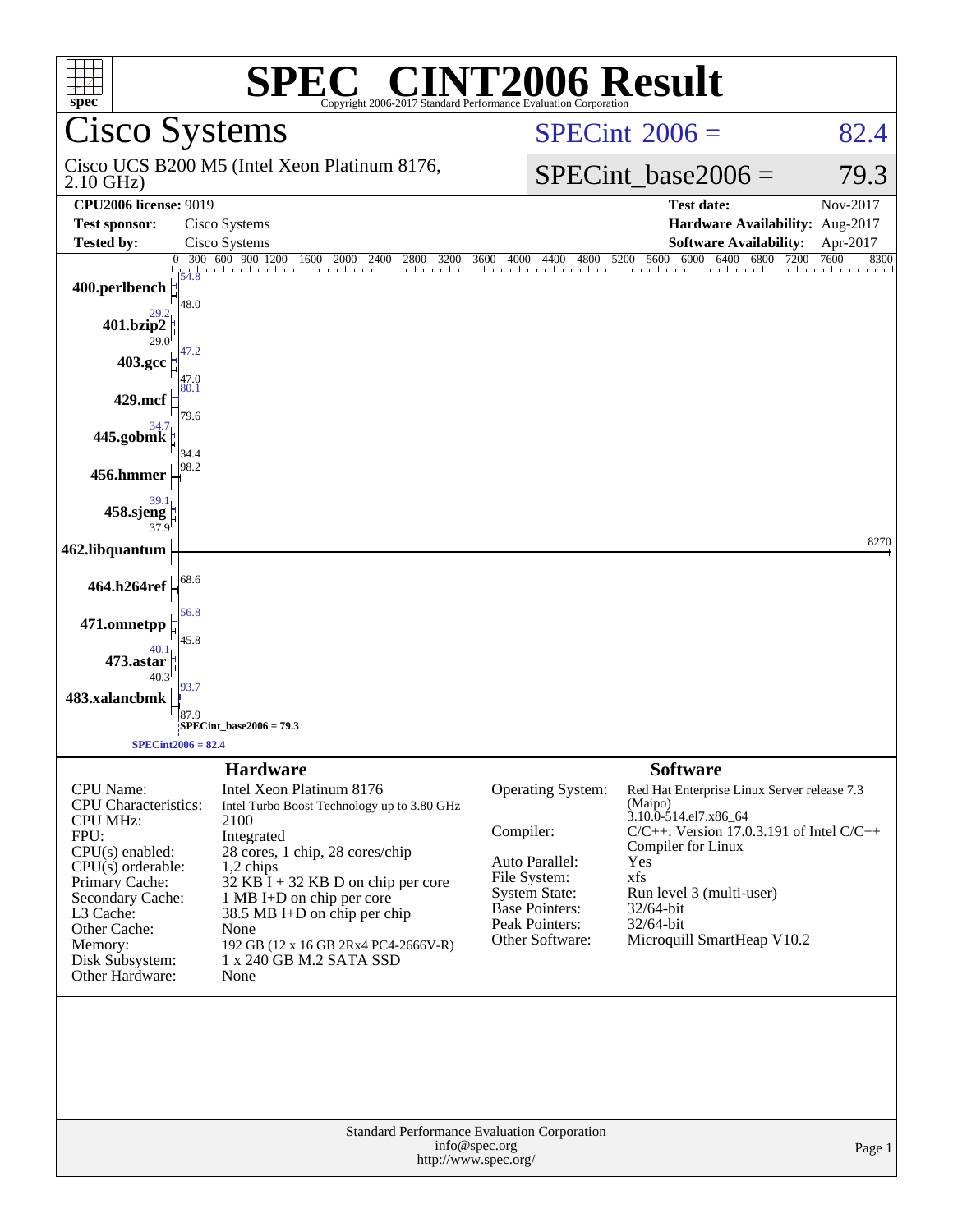

# Cisco Systems

2.10 GHz) Cisco UCS B200 M5 (Intel Xeon Platinum 8176,

## $SPECint2006 = 82.4$  $SPECint2006 = 82.4$

#### SPECint base2006 =  $79.3$

**[CPU2006 license:](http://www.spec.org/auto/cpu2006/Docs/result-fields.html#CPU2006license)** 9019 **[Test date:](http://www.spec.org/auto/cpu2006/Docs/result-fields.html#Testdate)** Nov-2017 **[Test sponsor:](http://www.spec.org/auto/cpu2006/Docs/result-fields.html#Testsponsor)** Cisco Systems **[Hardware Availability:](http://www.spec.org/auto/cpu2006/Docs/result-fields.html#HardwareAvailability)** Aug-2017 **[Tested by:](http://www.spec.org/auto/cpu2006/Docs/result-fields.html#Testedby)** Cisco Systems **[Software Availability:](http://www.spec.org/auto/cpu2006/Docs/result-fields.html#SoftwareAvailability)** Apr-2017

#### **[Results Table](http://www.spec.org/auto/cpu2006/Docs/result-fields.html#ResultsTable)**

|                                                                                                          | <b>Base</b>    |              |                |       |                |       | <b>Peak</b>    |              |                |              |                |              |
|----------------------------------------------------------------------------------------------------------|----------------|--------------|----------------|-------|----------------|-------|----------------|--------------|----------------|--------------|----------------|--------------|
| <b>Benchmark</b>                                                                                         | <b>Seconds</b> | <b>Ratio</b> | <b>Seconds</b> | Ratio | <b>Seconds</b> | Ratio | <b>Seconds</b> | <b>Ratio</b> | <b>Seconds</b> | <b>Ratio</b> | <b>Seconds</b> | <b>Ratio</b> |
| 400.perlbench                                                                                            | 203            | 48.0         | 204            | 48.0  | 204            | 48.0  | 178            | 54.8         | 178            | 54.8         | 178            | 54.9         |
| 401.bzip2                                                                                                | 333            | 29.0         | 333            | 29.0  | 333            | 29.0  | 330            | 29.3         | 331            | 29.1         | <u>331</u>     | 29.2         |
| $403.\mathrm{gcc}$                                                                                       | 171            | 47.0         | 171            | 47.0  | 172            | 46.9  | 171            | 47.2         | <u>171</u>     | 47.2         | 171            | 47.0         |
| $429$ mcf                                                                                                | 115            | 79.1         | 115            | 79.6  | 114            | 80.3  | 117            | 78.3         | 114            | 80.1         | 113            | 80.5         |
| $445$ .gobmk                                                                                             | 307            | 34.2         | 302            | 34.8  | 305            | 34.4  | 302            | 34.8         | 302            | 34.7         | 302            | 34.7         |
| $ 456$ .hmmer                                                                                            | 95.0           | 98.2         | 94.8           | 98.5  | 95.0           | 98.2  | 95.0           | 98.2         | 94.8           | 98.5         | 95.0           | 98.2         |
| $ 458 \text{.}$ sjeng                                                                                    | 317            | 38.1         | 320            | 37.9  | 319            | 37.9  | 310            | 39.1         | 310            | 39.1         | 310            | 39.1         |
| 462.libquantum                                                                                           | 2.51           | 8260         | 2.50           | 8280  | 2.50           | 8270  | 2.51           | 8260         | 2.50           | 8280         | 2.50           | 8270         |
| 464.h264ref                                                                                              | 322            | 68.6         | 322            | 68.7  | 323            | 68.6  | 322            | 68.6         | 322            | 68.7         | 323            | 68.6         |
| 471.omnetpp                                                                                              | 136            | 45.9         | 136            | 45.8  | 137            | 45.5  | 109            | 57.3         | 110            | 56.7         | <b>110</b>     | 56.8         |
| $473$ . astar                                                                                            | 174            | 40.3         | 174            | 40.3  | 175            | 40.2  | 174            | 40.3         | 175            | 40.1         | 175            | 40.1         |
| 483.xalancbmk                                                                                            | 78.8           | 87.5         | 78.5           | 87.9  | 78.1           | 88.3  | 74.2           | 93.0         | 73.5           | 93.9         | 73.6           | 93.7         |
| Results appear in the order in which they were run. Bold underlined text indicates a median measurement. |                |              |                |       |                |       |                |              |                |              |                |              |

**[Submit Notes](http://www.spec.org/auto/cpu2006/Docs/result-fields.html#SubmitNotes)**

The config file option 'submit' was used.

#### **[Operating System Notes](http://www.spec.org/auto/cpu2006/Docs/result-fields.html#OperatingSystemNotes)**

Stack size set to unlimited using "ulimit -s unlimited"

#### **[Platform Notes](http://www.spec.org/auto/cpu2006/Docs/result-fields.html#PlatformNotes)**

BIOS Settings: Intel HyperThreading Technology set to Disabled CPU performance set to Enterprise Power Performance Tuning set to OS SNC set to Disabled IMC Interleaving set to Auto Patrol Scrub set to Disabled Sysinfo program /opt/cpu2006-1.2/config/sysinfo.rev6993 Revision 6993 of 2015-11-06 (b5e8d4b4eb51ed28d7f98696cbe290c1) running on localhost.localdomain Fri Feb 24 07:59:11 2017 This section contains SUT (System Under Test) info as seen by some common utilities. To remove or add to this section, see: <http://www.spec.org/cpu2006/Docs/config.html#sysinfo> From /proc/cpuinfo model name : Intel(R) Xeon(R) Platinum 8176 CPU @ 2.10GHz 1 "physical id"s (chips)

28 "processors"

Continued on next page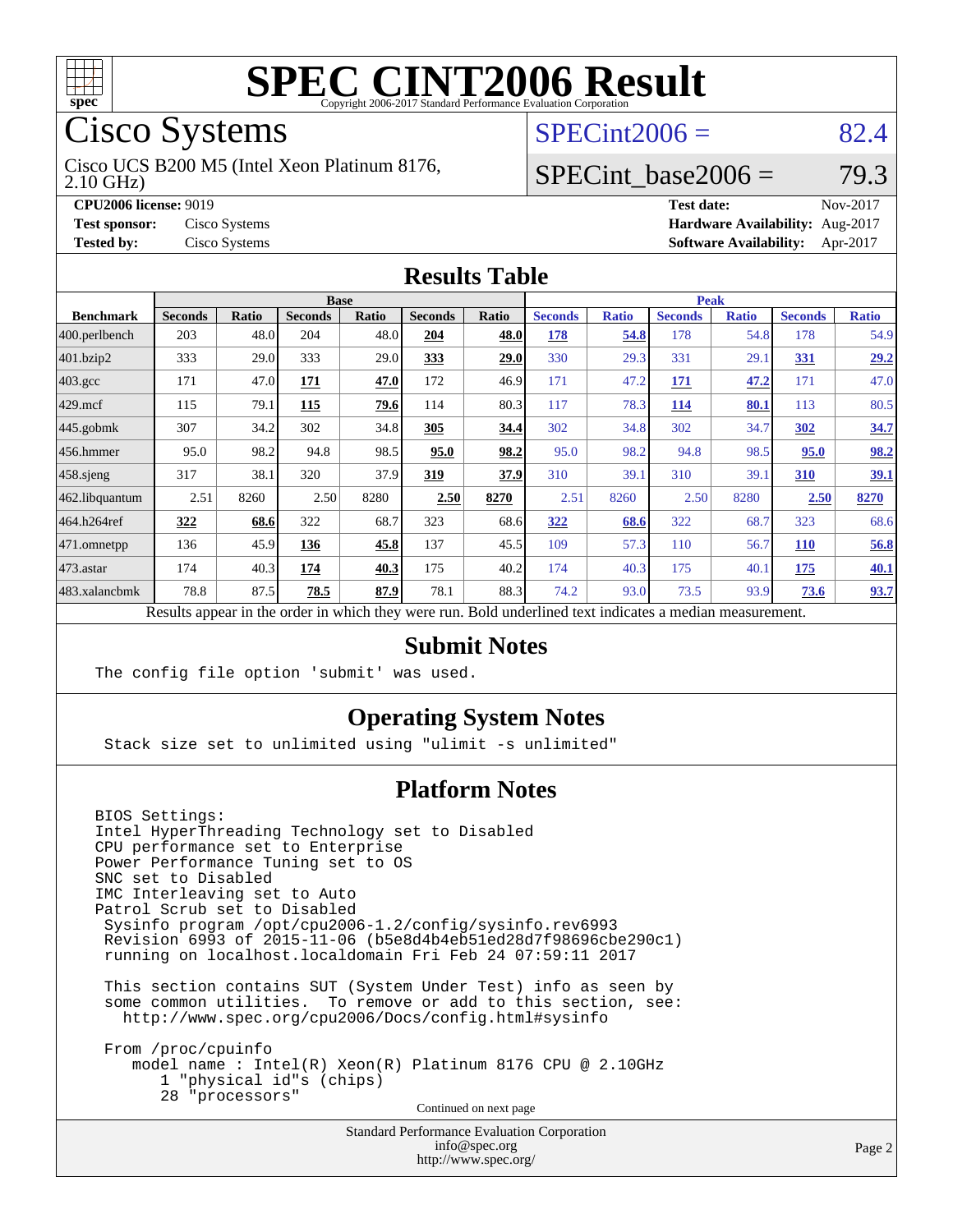

Cisco Systems

 $SPECint2006 = 82.4$  $SPECint2006 = 82.4$ 

2.10 GHz) Cisco UCS B200 M5 (Intel Xeon Platinum 8176,

SPECint base2006 =  $79.3$ 

**[Test sponsor:](http://www.spec.org/auto/cpu2006/Docs/result-fields.html#Testsponsor)** Cisco Systems **[Hardware Availability:](http://www.spec.org/auto/cpu2006/Docs/result-fields.html#HardwareAvailability)** Aug-2017

**[CPU2006 license:](http://www.spec.org/auto/cpu2006/Docs/result-fields.html#CPU2006license)** 9019 **[Test date:](http://www.spec.org/auto/cpu2006/Docs/result-fields.html#Testdate)** Nov-2017 **[Tested by:](http://www.spec.org/auto/cpu2006/Docs/result-fields.html#Testedby)** Cisco Systems **[Software Availability:](http://www.spec.org/auto/cpu2006/Docs/result-fields.html#SoftwareAvailability)** Apr-2017

#### **[Platform Notes \(Continued\)](http://www.spec.org/auto/cpu2006/Docs/result-fields.html#PlatformNotes)**

Standard Performance Evaluation Corporation [info@spec.org](mailto:info@spec.org) <http://www.spec.org/> cores, siblings (Caution: counting these is hw and system dependent. The following excerpts from /proc/cpuinfo might not be reliable. Use with caution.) cpu cores : 28 siblings : 28 physical 0: cores 0 1 2 3 4 5 6 8 9 10 11 12 13 14 16 17 18 19 20 21 22 24 25 26 27 28 29 30 cache size : 39424 KB From /proc/meminfo<br>MemTotal: 196489704 kB HugePages\_Total: 0 Hugepagesize: 2048 kB From /etc/\*release\* /etc/\*version\* os-release: NAME="Red Hat Enterprise Linux Server" VERSION="7.3 (Maipo)" ID="rhel" ID\_LIKE="fedora" VERSION\_ID="7.3" PRETTY\_NAME="Red Hat Enterprise Linux Server 7.3 (Maipo)" ANSI\_COLOR="0;31" CPE\_NAME="cpe:/o:redhat:enterprise\_linux:7.3:GA:server" redhat-release: Red Hat Enterprise Linux Server release 7.3 (Maipo) system-release: Red Hat Enterprise Linux Server release 7.3 (Maipo) system-release-cpe: cpe:/o:redhat:enterprise\_linux:7.3:ga:server uname -a: Linux localhost.localdomain 3.10.0-514.el7.x86\_64 #1 SMP Wed Oct 19 11:24:13 EDT 2016 x86\_64 x86\_64 x86\_64 GNU/Linux run-level 3 Feb 24 07:58 SPEC is set to: /opt/cpu2006-1.2 Filesystem Type Size Used Avail Use% Mounted on<br>/dev/sdb2 xfs 130G 14G 117G 11% / /dev/sdb2 xfs 130G 14G 117G 11% / Additional information from dmidecode: Warning: Use caution when you interpret this section. The 'dmidecode' program reads system data which is "intended to allow hardware to be accurately determined", but the intent may not be met, as there are frequent changes to hardware, firmware, and the "DMTF SMBIOS" standard. BIOS Cisco Systems, Inc. B200M5.3.2.1d.5.0727171353 07/27/2017Cisco Systems, Inc. B200M5.3.2.1d.5.0727171353 07/27/2017 Memory: 24x 0xCE00 M393A2G40EB2-CTD 16 GB 2 rank 2666 MHz 24x NO DIMM NO DIMM (End of data from sysinfo program) The correct amount of Memory installed is 192 GB (12 x 16 GB)<br>Continued on next page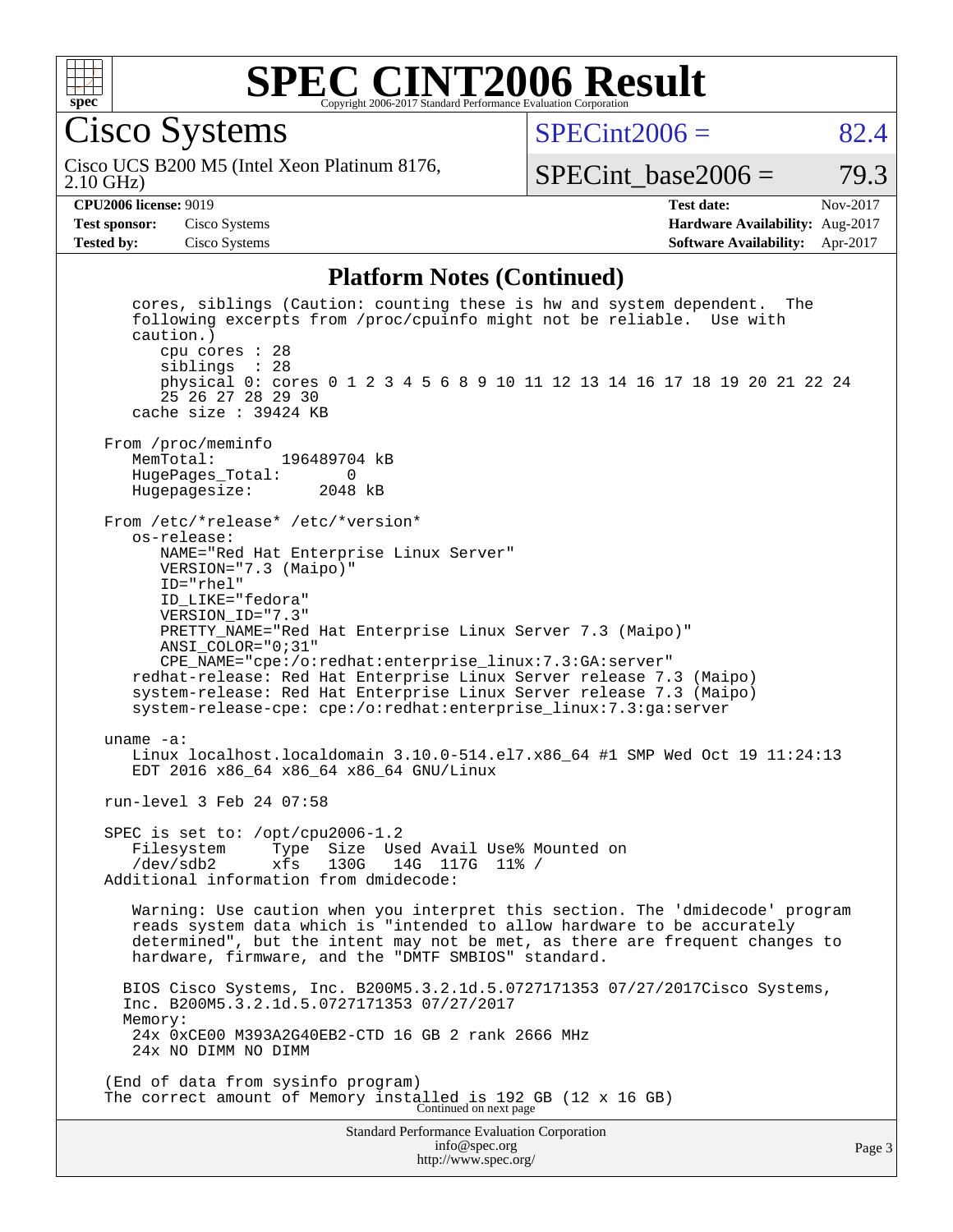

Cisco Systems

 $SPECint2006 = 82.4$  $SPECint2006 = 82.4$ 

2.10 GHz) Cisco UCS B200 M5 (Intel Xeon Platinum 8176,

SPECint base2006 =  $79.3$ 

**[CPU2006 license:](http://www.spec.org/auto/cpu2006/Docs/result-fields.html#CPU2006license)** 9019 **[Test date:](http://www.spec.org/auto/cpu2006/Docs/result-fields.html#Testdate)** Nov-2017 **[Test sponsor:](http://www.spec.org/auto/cpu2006/Docs/result-fields.html#Testsponsor)** Cisco Systems **[Hardware Availability:](http://www.spec.org/auto/cpu2006/Docs/result-fields.html#HardwareAvailability)** Aug-2017 **[Tested by:](http://www.spec.org/auto/cpu2006/Docs/result-fields.html#Testedby)** Cisco Systems **[Software Availability:](http://www.spec.org/auto/cpu2006/Docs/result-fields.html#SoftwareAvailability)** Apr-2017

#### **[Platform Notes \(Continued\)](http://www.spec.org/auto/cpu2006/Docs/result-fields.html#PlatformNotes)**

 and the dmidecode is reporting invalid number of DIMMs installed Installed Memory: 12x 0xCE00 M393A2G40EB2-CTD 16 GB 2 rank 2666 MHz

#### **[General Notes](http://www.spec.org/auto/cpu2006/Docs/result-fields.html#GeneralNotes)**

Environment variables set by runspec before the start of the run: KMP AFFINITY = "granularity=fine, compact,  $0,3$ " LD\_LIBRARY\_PATH = "/opt/cpu2006-1.2/lib/ia32:/opt/cpu2006-1.2/lib/intel64:/opt/cpu2006-1.2/sh10.2" OMP\_NUM\_THREADS = "28"

 Binaries compiled on a system with 1x Intel Core i7-4790 CPU + 32GB RAM memory using Redhat Enterprise Linux 7.2 Transparent Huge Pages enabled with: echo always > /sys/kernel/mm/transparent\_hugepage/enabled

## **[Base Compiler Invocation](http://www.spec.org/auto/cpu2006/Docs/result-fields.html#BaseCompilerInvocation)**

[C benchmarks](http://www.spec.org/auto/cpu2006/Docs/result-fields.html#Cbenchmarks): [icc -m64](http://www.spec.org/cpu2006/results/res2017q4/cpu2006-20171128-50917.flags.html#user_CCbase_intel_icc_64bit_bda6cc9af1fdbb0edc3795bac97ada53)

[C++ benchmarks:](http://www.spec.org/auto/cpu2006/Docs/result-fields.html#CXXbenchmarks) [icpc -m64](http://www.spec.org/cpu2006/results/res2017q4/cpu2006-20171128-50917.flags.html#user_CXXbase_intel_icpc_64bit_fc66a5337ce925472a5c54ad6a0de310)

## **[Base Portability Flags](http://www.spec.org/auto/cpu2006/Docs/result-fields.html#BasePortabilityFlags)**

 400.perlbench: [-DSPEC\\_CPU\\_LP64](http://www.spec.org/cpu2006/results/res2017q4/cpu2006-20171128-50917.flags.html#b400.perlbench_basePORTABILITY_DSPEC_CPU_LP64) [-DSPEC\\_CPU\\_LINUX\\_X64](http://www.spec.org/cpu2006/results/res2017q4/cpu2006-20171128-50917.flags.html#b400.perlbench_baseCPORTABILITY_DSPEC_CPU_LINUX_X64) 401.bzip2: [-DSPEC\\_CPU\\_LP64](http://www.spec.org/cpu2006/results/res2017q4/cpu2006-20171128-50917.flags.html#suite_basePORTABILITY401_bzip2_DSPEC_CPU_LP64) 403.gcc: [-DSPEC\\_CPU\\_LP64](http://www.spec.org/cpu2006/results/res2017q4/cpu2006-20171128-50917.flags.html#suite_basePORTABILITY403_gcc_DSPEC_CPU_LP64) 429.mcf: [-DSPEC\\_CPU\\_LP64](http://www.spec.org/cpu2006/results/res2017q4/cpu2006-20171128-50917.flags.html#suite_basePORTABILITY429_mcf_DSPEC_CPU_LP64) 445.gobmk: [-DSPEC\\_CPU\\_LP64](http://www.spec.org/cpu2006/results/res2017q4/cpu2006-20171128-50917.flags.html#suite_basePORTABILITY445_gobmk_DSPEC_CPU_LP64) 456.hmmer: [-DSPEC\\_CPU\\_LP64](http://www.spec.org/cpu2006/results/res2017q4/cpu2006-20171128-50917.flags.html#suite_basePORTABILITY456_hmmer_DSPEC_CPU_LP64) 458.sjeng: [-DSPEC\\_CPU\\_LP64](http://www.spec.org/cpu2006/results/res2017q4/cpu2006-20171128-50917.flags.html#suite_basePORTABILITY458_sjeng_DSPEC_CPU_LP64) 462.libquantum: [-DSPEC\\_CPU\\_LP64](http://www.spec.org/cpu2006/results/res2017q4/cpu2006-20171128-50917.flags.html#suite_basePORTABILITY462_libquantum_DSPEC_CPU_LP64) [-DSPEC\\_CPU\\_LINUX](http://www.spec.org/cpu2006/results/res2017q4/cpu2006-20171128-50917.flags.html#b462.libquantum_baseCPORTABILITY_DSPEC_CPU_LINUX) 464.h264ref: [-DSPEC\\_CPU\\_LP64](http://www.spec.org/cpu2006/results/res2017q4/cpu2006-20171128-50917.flags.html#suite_basePORTABILITY464_h264ref_DSPEC_CPU_LP64) 471.omnetpp: [-DSPEC\\_CPU\\_LP64](http://www.spec.org/cpu2006/results/res2017q4/cpu2006-20171128-50917.flags.html#suite_basePORTABILITY471_omnetpp_DSPEC_CPU_LP64) 473.astar: [-DSPEC\\_CPU\\_LP64](http://www.spec.org/cpu2006/results/res2017q4/cpu2006-20171128-50917.flags.html#suite_basePORTABILITY473_astar_DSPEC_CPU_LP64) 483.xalancbmk: [-DSPEC\\_CPU\\_LP64](http://www.spec.org/cpu2006/results/res2017q4/cpu2006-20171128-50917.flags.html#suite_basePORTABILITY483_xalancbmk_DSPEC_CPU_LP64) [-DSPEC\\_CPU\\_LINUX](http://www.spec.org/cpu2006/results/res2017q4/cpu2006-20171128-50917.flags.html#b483.xalancbmk_baseCXXPORTABILITY_DSPEC_CPU_LINUX)

## **[Base Optimization Flags](http://www.spec.org/auto/cpu2006/Docs/result-fields.html#BaseOptimizationFlags)**

[C benchmarks](http://www.spec.org/auto/cpu2006/Docs/result-fields.html#Cbenchmarks):

[-xCORE-AVX2](http://www.spec.org/cpu2006/results/res2017q4/cpu2006-20171128-50917.flags.html#user_CCbase_f-xCORE-AVX2) [-ipo](http://www.spec.org/cpu2006/results/res2017q4/cpu2006-20171128-50917.flags.html#user_CCbase_f-ipo) [-O3](http://www.spec.org/cpu2006/results/res2017q4/cpu2006-20171128-50917.flags.html#user_CCbase_f-O3) [-no-prec-div](http://www.spec.org/cpu2006/results/res2017q4/cpu2006-20171128-50917.flags.html#user_CCbase_f-no-prec-div) [-parallel](http://www.spec.org/cpu2006/results/res2017q4/cpu2006-20171128-50917.flags.html#user_CCbase_f-parallel) [-qopt-prefetch](http://www.spec.org/cpu2006/results/res2017q4/cpu2006-20171128-50917.flags.html#user_CCbase_f-qopt-prefetch) [-auto-p32](http://www.spec.org/cpu2006/results/res2017q4/cpu2006-20171128-50917.flags.html#user_CCbase_f-auto-p32)

Continued on next page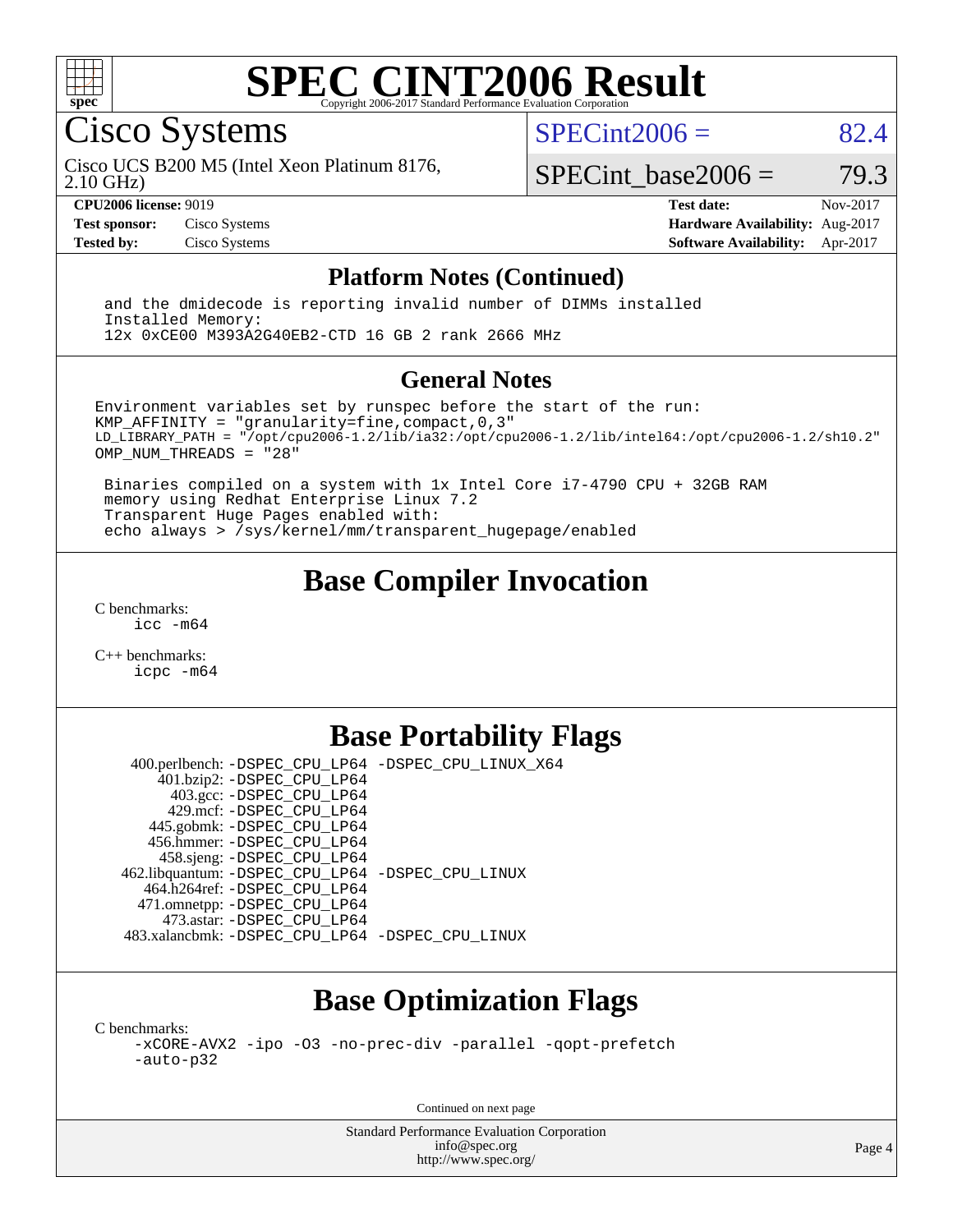

Cisco Systems

 $SPECint2006 = 82.4$  $SPECint2006 = 82.4$ 

2.10 GHz) Cisco UCS B200 M5 (Intel Xeon Platinum 8176,

SPECint base2006 =  $79.3$ 

**[CPU2006 license:](http://www.spec.org/auto/cpu2006/Docs/result-fields.html#CPU2006license)** 9019 **[Test date:](http://www.spec.org/auto/cpu2006/Docs/result-fields.html#Testdate)** Nov-2017 **[Test sponsor:](http://www.spec.org/auto/cpu2006/Docs/result-fields.html#Testsponsor)** Cisco Systems **[Hardware Availability:](http://www.spec.org/auto/cpu2006/Docs/result-fields.html#HardwareAvailability)** Aug-2017 **[Tested by:](http://www.spec.org/auto/cpu2006/Docs/result-fields.html#Testedby)** Cisco Systems **[Software Availability:](http://www.spec.org/auto/cpu2006/Docs/result-fields.html#SoftwareAvailability)** Apr-2017

## **[Base Optimization Flags \(Continued\)](http://www.spec.org/auto/cpu2006/Docs/result-fields.html#BaseOptimizationFlags)**

[C++ benchmarks:](http://www.spec.org/auto/cpu2006/Docs/result-fields.html#CXXbenchmarks)

[-xCORE-AVX2](http://www.spec.org/cpu2006/results/res2017q4/cpu2006-20171128-50917.flags.html#user_CXXbase_f-xCORE-AVX2) [-ipo](http://www.spec.org/cpu2006/results/res2017q4/cpu2006-20171128-50917.flags.html#user_CXXbase_f-ipo) [-O3](http://www.spec.org/cpu2006/results/res2017q4/cpu2006-20171128-50917.flags.html#user_CXXbase_f-O3) [-no-prec-div](http://www.spec.org/cpu2006/results/res2017q4/cpu2006-20171128-50917.flags.html#user_CXXbase_f-no-prec-div) [-qopt-prefetch](http://www.spec.org/cpu2006/results/res2017q4/cpu2006-20171128-50917.flags.html#user_CXXbase_f-qopt-prefetch) [-auto-p32](http://www.spec.org/cpu2006/results/res2017q4/cpu2006-20171128-50917.flags.html#user_CXXbase_f-auto-p32) [-Wl,-z,muldefs](http://www.spec.org/cpu2006/results/res2017q4/cpu2006-20171128-50917.flags.html#user_CXXbase_link_force_multiple1_74079c344b956b9658436fd1b6dd3a8a) [-L/sh10.2 -lsmartheap64](http://www.spec.org/cpu2006/results/res2017q4/cpu2006-20171128-50917.flags.html#user_CXXbase_SmartHeap64_63911d860fc08c15fa1d5bf319b9d8d5)

#### **[Base Other Flags](http://www.spec.org/auto/cpu2006/Docs/result-fields.html#BaseOtherFlags)**

[C benchmarks](http://www.spec.org/auto/cpu2006/Docs/result-fields.html#Cbenchmarks):

403.gcc: [-Dalloca=\\_alloca](http://www.spec.org/cpu2006/results/res2017q4/cpu2006-20171128-50917.flags.html#b403.gcc_baseEXTRA_CFLAGS_Dalloca_be3056838c12de2578596ca5467af7f3)

## **[Peak Compiler Invocation](http://www.spec.org/auto/cpu2006/Docs/result-fields.html#PeakCompilerInvocation)**

[C benchmarks \(except as noted below\)](http://www.spec.org/auto/cpu2006/Docs/result-fields.html#Cbenchmarksexceptasnotedbelow):

[icc -m64](http://www.spec.org/cpu2006/results/res2017q4/cpu2006-20171128-50917.flags.html#user_CCpeak_intel_icc_64bit_bda6cc9af1fdbb0edc3795bac97ada53)

400.perlbench: [icc -m32 -L/opt/intel/compilers\\_and\\_libraries\\_2017/linux/lib/ia32](http://www.spec.org/cpu2006/results/res2017q4/cpu2006-20171128-50917.flags.html#user_peakCCLD400_perlbench_intel_icc_c29f3ff5a7ed067b11e4ec10a03f03ae)

445.gobmk: [icc -m32 -L/opt/intel/compilers\\_and\\_libraries\\_2017/linux/lib/ia32](http://www.spec.org/cpu2006/results/res2017q4/cpu2006-20171128-50917.flags.html#user_peakCCLD445_gobmk_intel_icc_c29f3ff5a7ed067b11e4ec10a03f03ae)

[C++ benchmarks \(except as noted below\):](http://www.spec.org/auto/cpu2006/Docs/result-fields.html#CXXbenchmarksexceptasnotedbelow)

[icc -m32 -L/opt/intel/compilers\\_and\\_libraries\\_2017/linux/lib/ia32](http://www.spec.org/cpu2006/results/res2017q4/cpu2006-20171128-50917.flags.html#user_CXXpeak_intel_icc_c29f3ff5a7ed067b11e4ec10a03f03ae)

473.astar: [icpc -m64](http://www.spec.org/cpu2006/results/res2017q4/cpu2006-20171128-50917.flags.html#user_peakCXXLD473_astar_intel_icpc_64bit_fc66a5337ce925472a5c54ad6a0de310)

#### **[Peak Portability Flags](http://www.spec.org/auto/cpu2006/Docs/result-fields.html#PeakPortabilityFlags)**

 400.perlbench: [-D\\_FILE\\_OFFSET\\_BITS=64](http://www.spec.org/cpu2006/results/res2017q4/cpu2006-20171128-50917.flags.html#user_peakPORTABILITY400_perlbench_file_offset_bits_64_438cf9856305ebd76870a2c6dc2689ab) [-DSPEC\\_CPU\\_LINUX\\_IA32](http://www.spec.org/cpu2006/results/res2017q4/cpu2006-20171128-50917.flags.html#b400.perlbench_peakCPORTABILITY_DSPEC_CPU_LINUX_IA32) 401.bzip2: [-DSPEC\\_CPU\\_LP64](http://www.spec.org/cpu2006/results/res2017q4/cpu2006-20171128-50917.flags.html#suite_peakPORTABILITY401_bzip2_DSPEC_CPU_LP64) 403.gcc: [-DSPEC\\_CPU\\_LP64](http://www.spec.org/cpu2006/results/res2017q4/cpu2006-20171128-50917.flags.html#suite_peakPORTABILITY403_gcc_DSPEC_CPU_LP64) 429.mcf: [-DSPEC\\_CPU\\_LP64](http://www.spec.org/cpu2006/results/res2017q4/cpu2006-20171128-50917.flags.html#suite_peakPORTABILITY429_mcf_DSPEC_CPU_LP64) 445.gobmk: [-D\\_FILE\\_OFFSET\\_BITS=64](http://www.spec.org/cpu2006/results/res2017q4/cpu2006-20171128-50917.flags.html#user_peakPORTABILITY445_gobmk_file_offset_bits_64_438cf9856305ebd76870a2c6dc2689ab) 456.hmmer: [-DSPEC\\_CPU\\_LP64](http://www.spec.org/cpu2006/results/res2017q4/cpu2006-20171128-50917.flags.html#suite_peakPORTABILITY456_hmmer_DSPEC_CPU_LP64) 458.sjeng: [-DSPEC\\_CPU\\_LP64](http://www.spec.org/cpu2006/results/res2017q4/cpu2006-20171128-50917.flags.html#suite_peakPORTABILITY458_sjeng_DSPEC_CPU_LP64) 462.libquantum: [-DSPEC\\_CPU\\_LP64](http://www.spec.org/cpu2006/results/res2017q4/cpu2006-20171128-50917.flags.html#suite_peakPORTABILITY462_libquantum_DSPEC_CPU_LP64) [-DSPEC\\_CPU\\_LINUX](http://www.spec.org/cpu2006/results/res2017q4/cpu2006-20171128-50917.flags.html#b462.libquantum_peakCPORTABILITY_DSPEC_CPU_LINUX) 464.h264ref: [-DSPEC\\_CPU\\_LP64](http://www.spec.org/cpu2006/results/res2017q4/cpu2006-20171128-50917.flags.html#suite_peakPORTABILITY464_h264ref_DSPEC_CPU_LP64) 471.omnetpp: [-D\\_FILE\\_OFFSET\\_BITS=64](http://www.spec.org/cpu2006/results/res2017q4/cpu2006-20171128-50917.flags.html#user_peakPORTABILITY471_omnetpp_file_offset_bits_64_438cf9856305ebd76870a2c6dc2689ab) 473.astar: [-DSPEC\\_CPU\\_LP64](http://www.spec.org/cpu2006/results/res2017q4/cpu2006-20171128-50917.flags.html#suite_peakPORTABILITY473_astar_DSPEC_CPU_LP64) 483.xalancbmk: [-D\\_FILE\\_OFFSET\\_BITS=64](http://www.spec.org/cpu2006/results/res2017q4/cpu2006-20171128-50917.flags.html#user_peakPORTABILITY483_xalancbmk_file_offset_bits_64_438cf9856305ebd76870a2c6dc2689ab) [-DSPEC\\_CPU\\_LINUX](http://www.spec.org/cpu2006/results/res2017q4/cpu2006-20171128-50917.flags.html#b483.xalancbmk_peakCXXPORTABILITY_DSPEC_CPU_LINUX)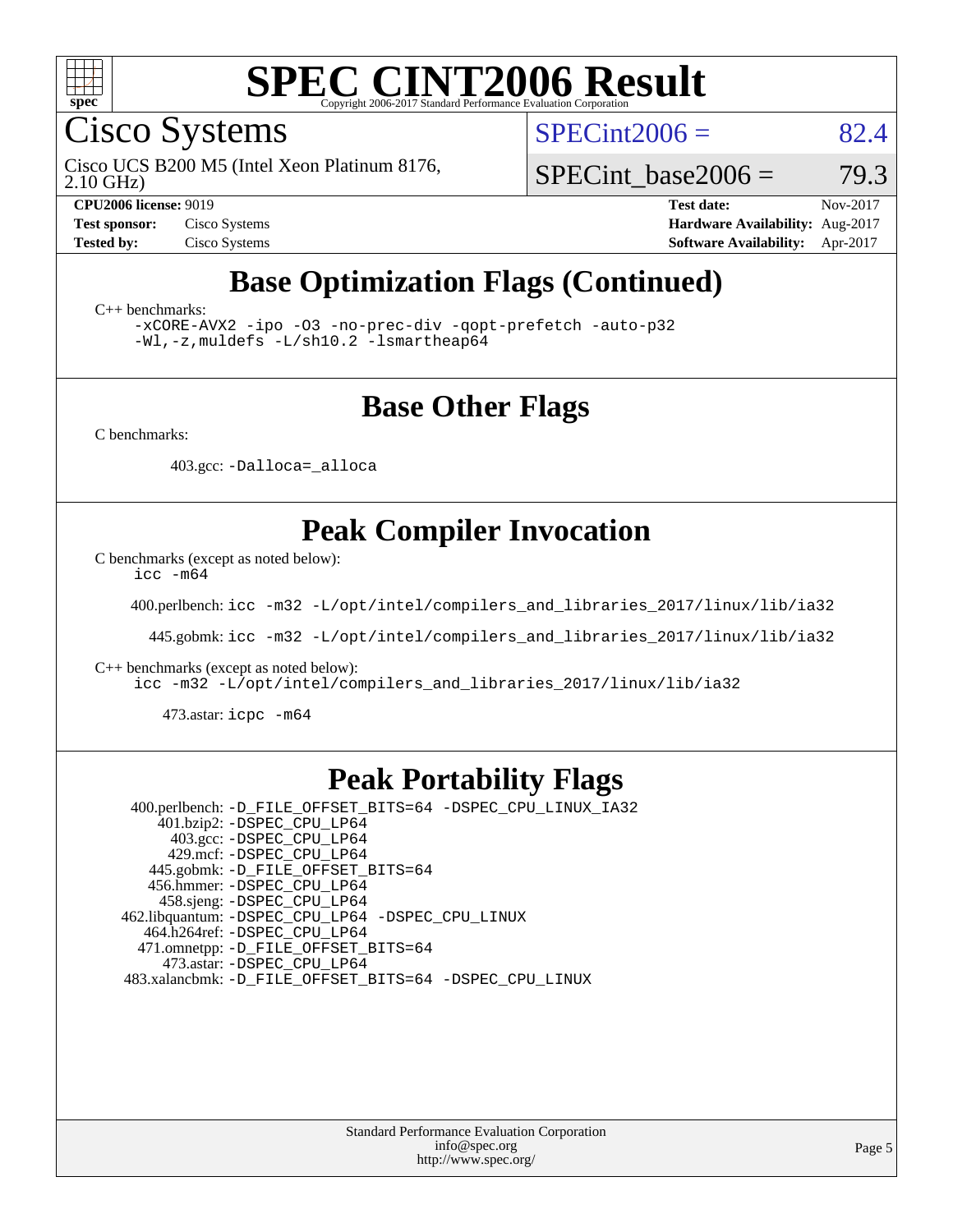

Cisco Systems

 $SPECTnt2006 = 82.4$ 

2.10 GHz) Cisco UCS B200 M5 (Intel Xeon Platinum 8176,

 $SPECTnt\_base2006 = 79.3$ 

| <b>Test sponsor:</b> | Cisco Systems |
|----------------------|---------------|
| <b>Tested by:</b>    | Cisco Systems |

**[CPU2006 license:](http://www.spec.org/auto/cpu2006/Docs/result-fields.html#CPU2006license)** 9019 **[Test date:](http://www.spec.org/auto/cpu2006/Docs/result-fields.html#Testdate)** Nov-2017 **[Hardware Availability:](http://www.spec.org/auto/cpu2006/Docs/result-fields.html#HardwareAvailability)** Aug-2017 **[Software Availability:](http://www.spec.org/auto/cpu2006/Docs/result-fields.html#SoftwareAvailability)** Apr-2017

## **[Peak Optimization Flags](http://www.spec.org/auto/cpu2006/Docs/result-fields.html#PeakOptimizationFlags)**

#### [C benchmarks](http://www.spec.org/auto/cpu2006/Docs/result-fields.html#Cbenchmarks):

|                   | 400.perlbench: -prof-gen(pass 1) -prof-use(pass 2) -xCORE-AVX2(pass 2)<br>$-par-num-threads=1(pass 1) -ipo(pass 2) -03(pass 2)$<br>-no-prec-div(pass 2) -qopt-prefetch                                                        |
|-------------------|-------------------------------------------------------------------------------------------------------------------------------------------------------------------------------------------------------------------------------|
|                   | 401.bzip2: -prof-gen(pass 1) -prof-use(pass 2) -xCORE-AVX2(pass 2)<br>$-par-num-threads=1(pass 1) -ipo(pass 2) -03(pass 2)$<br>-no-prec-div -auto-ilp32 -qopt-prefetch                                                        |
|                   | 403.gcc: -xCORE-AVX2 -ipo -03 -no-prec-div -inline-calloc<br>-qopt-malloc-options=3 -auto-ilp32                                                                                                                               |
|                   | 429.mcf: -xCORE-AVX2 -ipo -03 -no-prec-div -parallel<br>-qopt-prefetch -auto-p32                                                                                                                                              |
|                   | 445.gobmk: -prof-gen(pass 1) -prof-use(pass 2) -xCORE-AVX2(pass 2)<br>$-par-num-threads=1(pass 1) -ipo(pass 2) -03(pass 2)$<br>$-no\text{-}prec\text{-div}(pass 2)$                                                           |
|                   | $456.$ hmmer: basepeak = yes                                                                                                                                                                                                  |
|                   | $458 \text{.}$ sjeng: $-\text{prof-gen(pass 1)} - \text{prof-use(pass 2)} - \text{xCORE-AVX2(pass 2)}$<br>-par-num-threads=1(pass 1) -ipo(pass 2) -03(pass 2)<br>-no-prec-div(pass 2) -unroll4                                |
|                   | $462$ .libquantum: basepeak = yes                                                                                                                                                                                             |
|                   | $464.h264$ ref: basepeak = yes                                                                                                                                                                                                |
| $C++$ benchmarks: |                                                                                                                                                                                                                               |
|                   | 471.omnetpp: -prof-gen(pass 1) -prof-use(pass 2) -xCORE-AVX2(pass 2)<br>$-par-num-threads=1(pass 1) -ipo(pass 2) -03(pass 2)$<br>-no-prec-div(pass 2) -qopt-ra-region-strategy=block<br>-Wl,-z, muldefs -L/sh10.2 -lsmartheap |
|                   | 473.astar: -xCORE-AVX2 -ipo -03 -no-prec-div -qopt-prefetch<br>-auto-p32 -Wl,-z, muldefs -L/sh10.2 -lsmartheap64                                                                                                              |
|                   | 483.xalancbmk: -xCORE-AVX2 -ipo -03 -no-prec-div -qopt-prefetch<br>-Wl,-z, muldefs -L/sh10.2 -lsmartheap                                                                                                                      |
|                   |                                                                                                                                                                                                                               |

## **[Peak Other Flags](http://www.spec.org/auto/cpu2006/Docs/result-fields.html#PeakOtherFlags)**

[C benchmarks](http://www.spec.org/auto/cpu2006/Docs/result-fields.html#Cbenchmarks):

Continued on next page